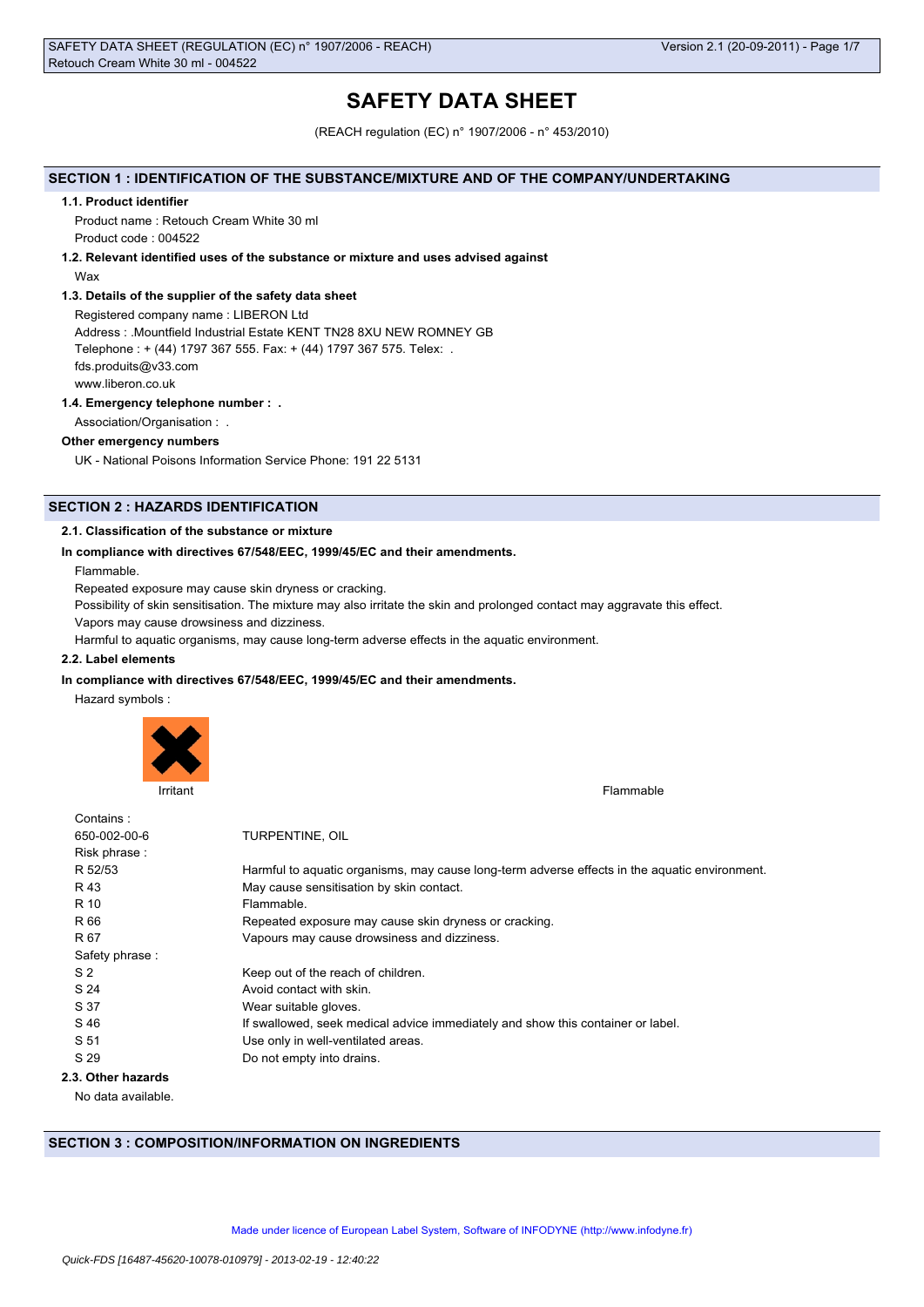#### **3.1. Substances**

No substances fulfil the criteria set forth in annexe II section A of the REACH regulation (EC) n° 1907/2006.

# **3.2. Mixtures**

| <b>Composition:</b>                                    |                                                                           |                                                                                                                                  |                      |
|--------------------------------------------------------|---------------------------------------------------------------------------|----------------------------------------------------------------------------------------------------------------------------------|----------------------|
| Identification                                         | Name                                                                      | Classification                                                                                                                   | $\%$                 |
| EC: 919-857-5<br>REACH: 01-2119463258-33               | HYDROCARBONS, C9-C11,<br>N-ALKANES, ISOALKANES,<br>CYCLICS, <2% AROMATICS | GHS07, GHS08, GHS02, Dgr<br>Xn<br>H:226-304-336<br>EUH:066<br>R: 10-65-66-67                                                     | $25 \le x \% \le 50$ |
| INDEX: 650-002-00-6<br>CAS: 8006-64-2<br>EC: 232-350-7 | TURPENTINE, OIL                                                           | GHS02, GHS08, GHS07, GHS09,<br>Dgr<br>Xn,N<br>H:226-332-312-302-304-319-315<br>$-317-411$<br>R:<br>10-20/21/22-36/38-43-51/53-65 | $10 \le x \% \le 25$ |

# **SECTION 4 : FIRST AID MEASURES**

As a general rule, in case of doubt or if symptoms persist, always call a doctor.

NEVER induce swallowing by an unconscious person.

# **4.1. Description of first aid measures**

# **In the event of exposure by inhalation :**

In the event of massive inhalation, remove the person exposed to fresh air. Keep warm and at rest.

# **In the event of splashes or contact with eyes :**

Wash thoroughly with soft, clean water for 15 minutes holding the eyelids open.

# **In the event of splashes or contact with skin :**

Remove contaminated clothing and wash the skin thoroughly with soap and water or a recognised cleaner.

Watch out for any remaining product between skin and clothing, watches, shoes, etc.

In the event of an allergic reaction, seek medical attention.

If the contaminated area is widespread and/or there is damage to the skin, a doctor must be consulted or the patient transferred to hospital.

# **In the event of swallowing :**

Do not give the patient anything orally.

In the event of swallowing, if the quantity is small (no more than one mouthful), rinse the mouth with water and consult a doctor.

Keep the person exposed at rest. Do not force vomiting.

Seek medical attention, showing the label.

If swallowed accidentally, call a doctor to ascertain whether observation and hospital care will be necessary. Show the label. Seek medical attention immediately, showing the label.

# **4.2. Most important symptoms and effects, both acute and delayed**

No data available.

# **4.3. Indication of any immediate medical attention and special treatment needed**

No data available.

# **SECTION 5 : FIREFIGHTING MEASURES**

#### Flammable.

Chemical powders, carbon dioxide and other extinguishing gas are suitable for small fires.

#### **5.1. Extinguishing media**

Keep packages near the fire cool, to prevent pressurised containers from bursting.

# **Suitable methods of extinction**

In the event of a fire, use :

- sprayed water or water mist
- water with AFFF (Aqueous Film Forming Foam) additive
- halon
- foam
- multipurpose ABC powder
- BC powder
- carbon dioxide (CO2)

Prevent the effluent of fire-fighting measures from entering drains or waterways.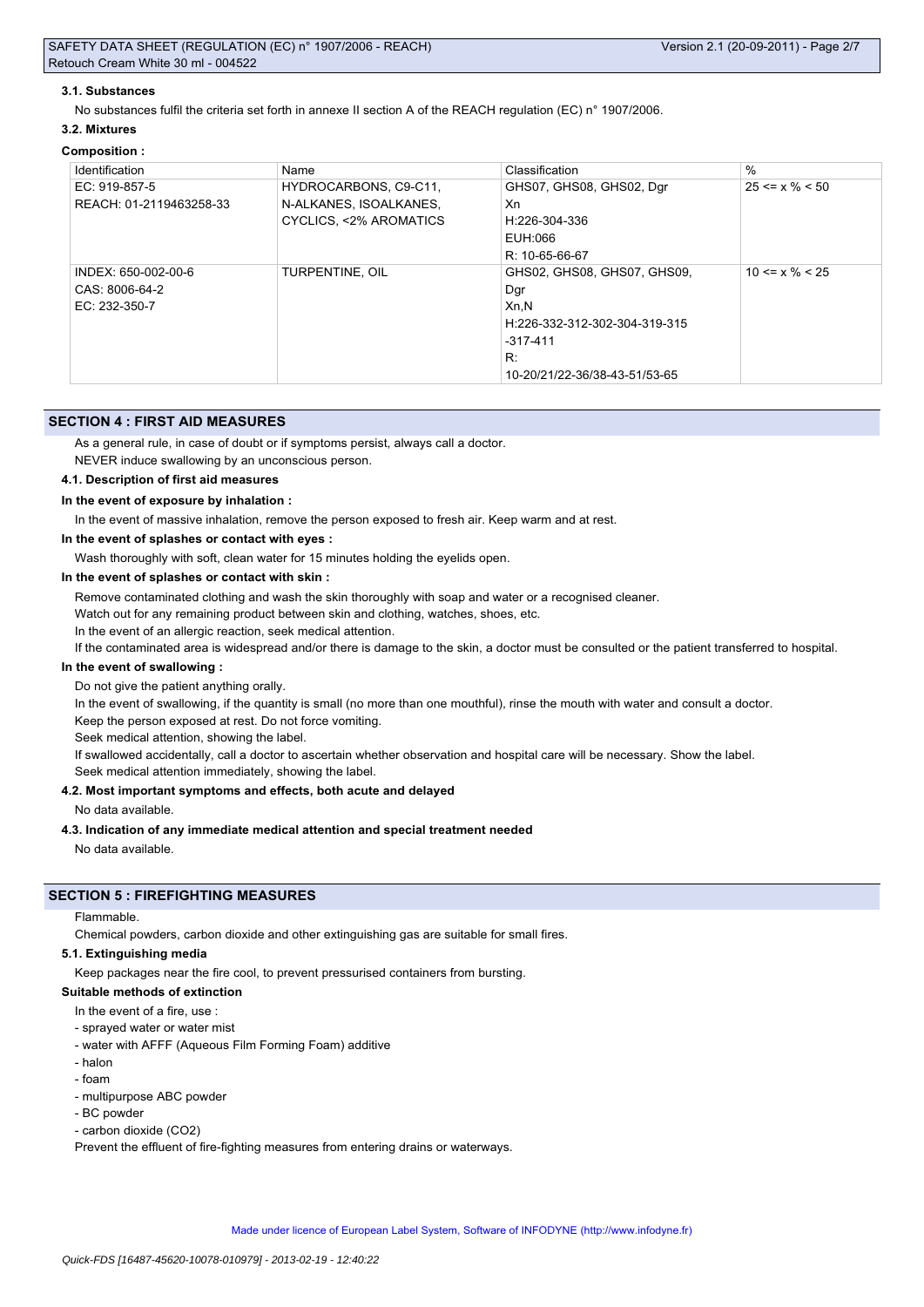#### **Unsuitable methods of extinction**

In the event of a fire, do not use : - water jet

# **5.2. Special hazards arising from the substance or mixture**

A fire will often produce a thick black smoke. Exposure to decomposition products may be hazardous to health. Do not breathe in smoke.

In the event of a fire, the following may be formed :

- carbon monoxide (CO)

- carbon dioxide (CO2)

# **5.3. Advice for firefighters**

Fire-fighting personnel are to be equipped with autonomous insulating breathing apparatus.

# **SECTION 6 : ACCIDENTAL RELEASE MEASURES**

# **6.1. Personal precautions, protective equipment and emergency procedures**

Consult the safety measures listed under headings 7 and 8.

#### **For non fire-fighters**

Because of the organic solvents contained in the mixture, eliminate sources of ignition and ventilate the area.

Avoid inhaling the vapors.

Avoid any contact with the skin and eyes.

If a large quantity has been spilt, evacuate all personnel and only allow intervention by trained operators equipped with safety apparatus.

# **For fire-fighters**

Fire-fighters will be equipped with suitable personal protective equipment (See section 8).

### **6.2. Environmental precautions**

Contain and control the leaks or spills with non-combustible absorbent materials such as sand, earth, vermiculite, diatomaceous earth in drums for waste disposal.

Prevent any material from entering drains or waterways.

If the product contaminates waterways, rivers or drains, alert the relevant authorities in accordance with statutory procedures

Use drums to dispose of collected waste in compliance with current regulations (see section 13).

# **6.3. Methods and material for containment and cleaning up**

### Clean preferably with a detergent, do not use solvents.

### **6.4. Reference to other sections**

No data available.

#### **SECTION 7 : HANDLING AND STORAGE**

Requirements relating to storage premises apply to all facilities where the mixture is handled.

Individuals with a history of skin sensitisation should not, under any circumstance, handle this mixture.

# **7.1. Precautions for safe handling**

Always wash hands after handling.

Remove and wash contaminated clothing before re-using.

Ensure that there is adequate ventilation, especially in confined areas.

Remove contaminated clothing and protective equipment before entering eating areas.

### **Fire prevention :**

Handle in well-ventilated areas.

Vapours are heavier than air. They can spread along the ground and form mixtures that are explosive with air.

Prevent the formation of flammable or explosive concentrations in air and avoid vapor concentrations higher than the occupational exposure limits.

Prevent the accumulation of electrostatic charges with connections to earth.

The mixture can become electrostatically charged : always earth during decanting operations. Wear antistatic shoes and clothing and floors should be electrically conductive.

Use the mixture in premises free of naked flames or other sources of ignition and ensure that electrical equipment is suitably protected.

Keep packages tightly closed and away from sources of heat, sparks and naked flames.

Do not use tools which may produce sparks. Do not smoke.

Prevent access by unauthorised personnel.

# **Recommended equipment and procedures :**

For personal protection, see section 8.

Observe precautions stated on label and also industrial safety regulations.

Avoid inhaling vapors.

Avoid inhaling vapors. Carry out any industrial operation which may give rise to this in a sealed apparatus.

Provide vapor extraction at the emission source and also general ventilation of the premises.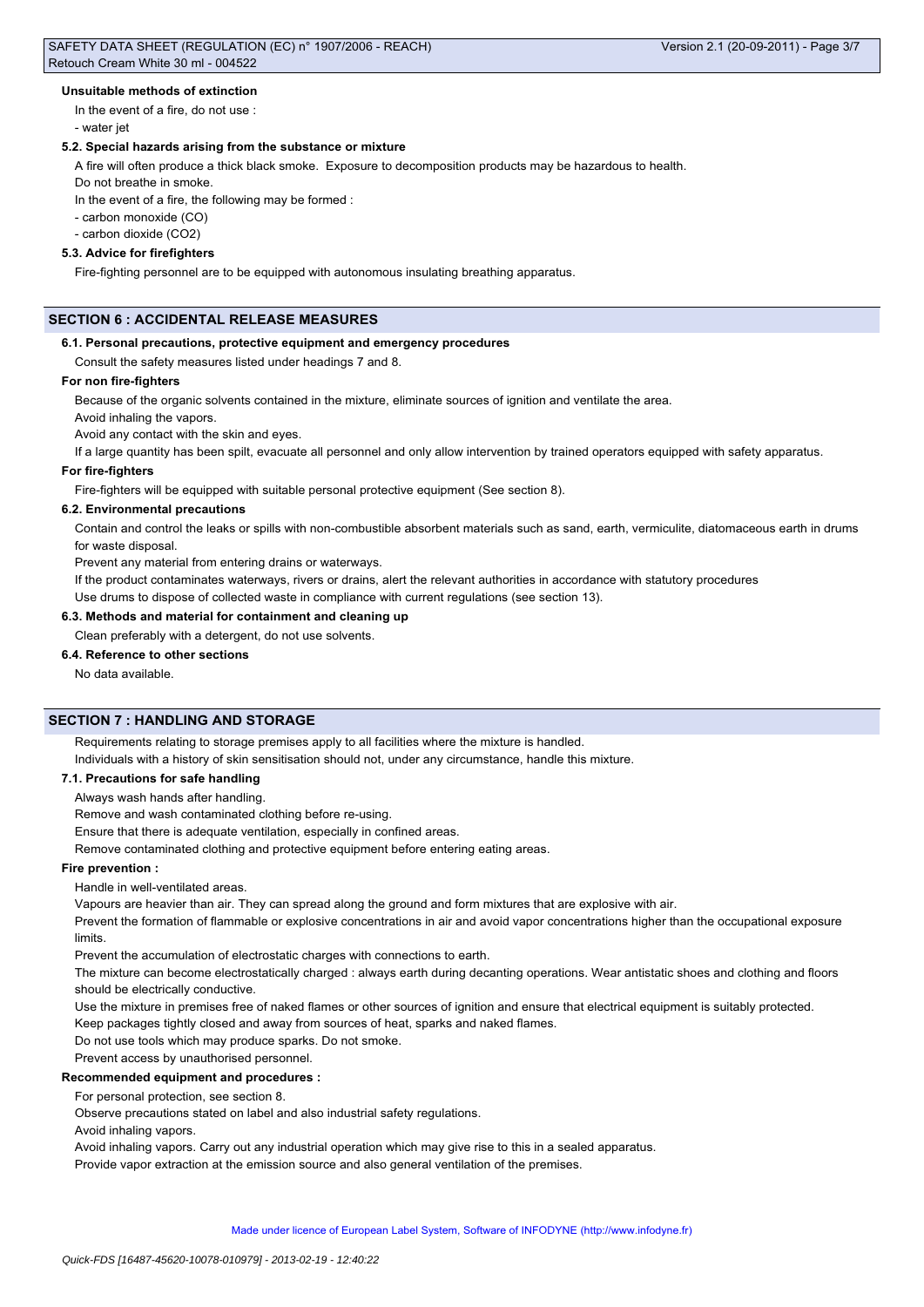Packages which have been opened must be reclosed carefully and stored in an upright position.

#### **Prohibited equipment and procedures :**

No smoking, eating or drinking in areas where the mixture is used.

Never open the packages under pressure.

### **7.2. Conditions for safe storage, including any incompatibilities**

No data available.

#### **Storage**

Keep out of reach of children.

Keep the container tightly closed in a dry place.

Keep the container tightly closed in a dry, well-ventilated place

Keep away from all sources of ignition - do not smoke.

Keep well away from all sources of ignition, heat and direct sunlight

Avoid accumulation of electrostatic charges.

The floor must be impermeable and form a collecting basin so that, in the event of an accidental spillage, the liquid cannot spread beyond this area.

### **Packaging**

Always keep in packaging made of an identical material to the original.

# **7.3. Specific end use(s)**

No data available.

# **SECTION 8 : EXPOSURE CONTROLS/PERSONAL PROTECTION**

#### **8.1. Control parameters**

#### **Occupational exposure limits :**

- ACGIH TLV (American Conference of Governmental Industrial Hygienists, Threshold Limit Values, 2010) :

| <b>CAS</b> | TWA :                            | STEL:                                                     | Ceiling:    | Definition:   | Criteria : |         |
|------------|----------------------------------|-----------------------------------------------------------|-------------|---------------|------------|---------|
| 8006-64-2  | 20 ppm                           |                                                           |             |               |            |         |
|            | - France (INRS - ED984 : 2008) : |                                                           |             |               |            |         |
| <b>CAS</b> | $VME-ppm$ :                      | $VME-mq/m3$ :                                             | $VLE-ppm$ : | $VLE-mq/m3$ : | Notes:     | TMP No: |
| 8006-64-2  | 100                              | 560                                                       |             |               |            | 65.84   |
|            |                                  | - UK / WEL (Workplace exposure limits, EH40/2005, 2007) : |             |               |            |         |
| <b>CAS</b> | TWA :                            | STEL:                                                     | Ceiling:    | Definition:   | Criteria : |         |
| 8006-64-2  | $100$ ppm                        | $150$ ppm                                                 |             |               |            |         |

#### **8.2. Exposure controls**

#### **Personal protection measures, such as personal protective equipment**

Use personal protective equipment that is clean and has been properly maintained.

Store personal protective equipment in a clean place, away from the work area.

Never eat, drink or smoke during use. Remove and wash contaminated clothing before re-using. Ensure that there is adequate ventilation, especially in confined areas.

#### **- Eye / face protection**

Avoid contact with eyes.

Use eye protectors designed to protect against liquid splashes

Before handling, wear safety goggles in accordance with standard EN166.

### **- Hand protection**

Use suitable protective gloves that are resistant to chemical agents in accordance with standard EN374.

Gloves must be selected according to the application and duration of use at the workstation.

Protective gloves need to be selected according to their suitability for the workstation in question : other chemical products that may be handled, necessary physical protections (cutting, pricking, heat protection), level of dexterity required.

Type of gloves recommended :

- Nitrile rubber (butadiene-acrylonitrile copolymer rubber (NBR))

- PVA (Polyvinyl alcohol)

Recommended properties :

- Impervious gloves in accordance with standard EN374

#### **- Body protection**

Avoid skin contact.

Wear suitable protective clothing.

Suitable type of protective clothing :

In the event of substantial spatter, wear liquid-tight protective clothing against chemical risks (type 3) in accordance with EN14605 to prevent skin contact.

In the event of a risk of splashing, wear protective clothing against chemical risks (type 6) in accordance with EN13034 to prevent skin contact. Work clothing worn by personnel shall be laundered regularly.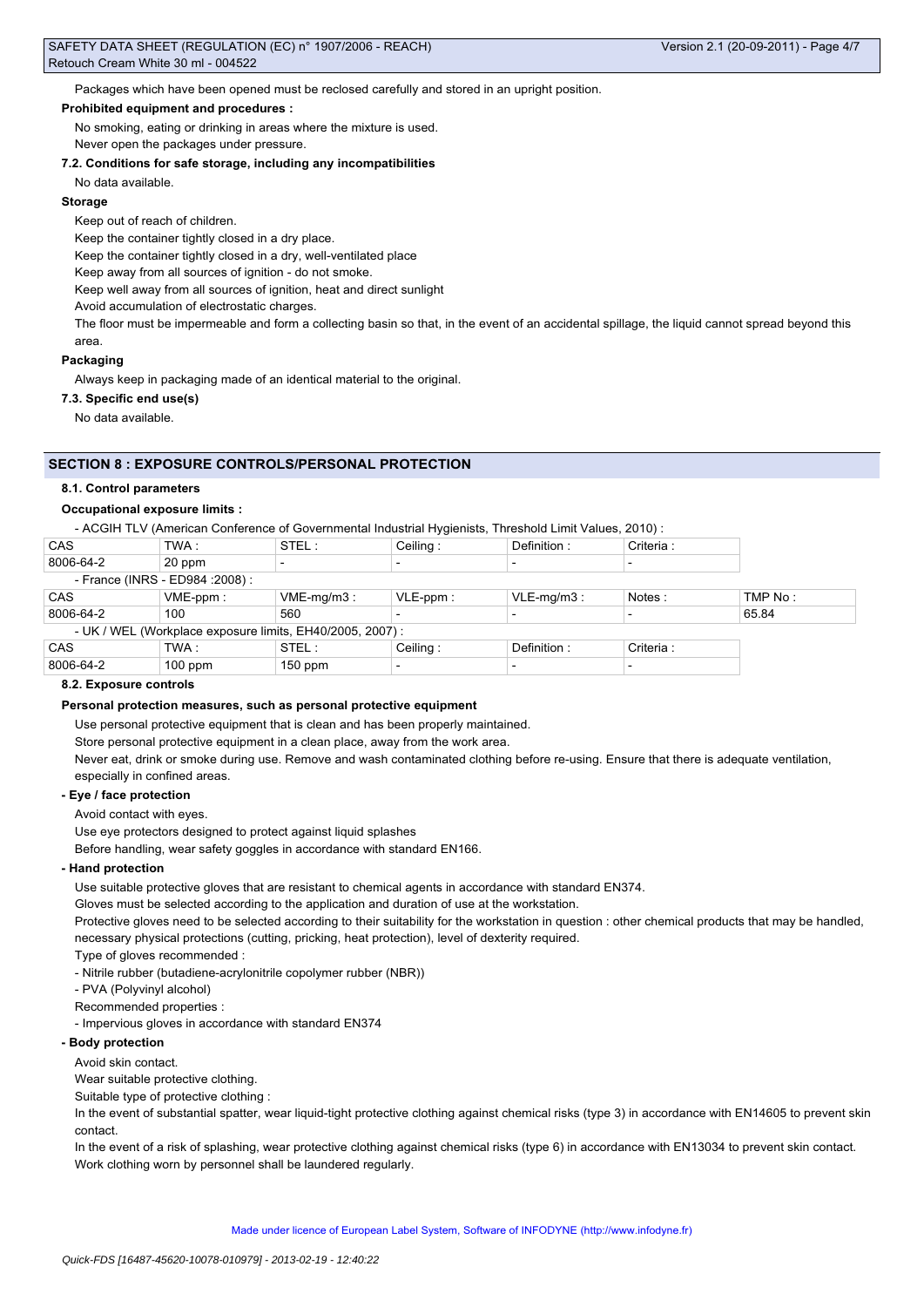After contact with the product, all parts of the body that have been soiled must be washed.

#### **- Respiratory protection**

Avoid breathing vapours.

If the ventilation is insufficient, wear appropriate breathing apparatus.

When workers are confronted with concentrations that are above occupational exposure limits, they must wear a suitable, approved, respiratory protection device.

Anti-gas and vapour filter(s) (Combined filters) in accordance with standard EN14387 :

- A1 (Brown)

# **SECTION 9 : PHYSICAL AND CHEMICAL PROPERTIES**

### **9.1. Information on basic physical and chemical properties**

#### **General information :**

| Physical state:                                        | paste.                                           |  |  |  |
|--------------------------------------------------------|--------------------------------------------------|--|--|--|
| Important health, safety and environmental information |                                                  |  |  |  |
| pH:                                                    | Not relevant.                                    |  |  |  |
| Flash point interval:                                  | not relevant.                                    |  |  |  |
| Flash point interval:                                  | $21^{\circ}$ C <= Flash point <= 55 $^{\circ}$ C |  |  |  |
| Vapour pressure :                                      | not relevant.                                    |  |  |  |
| Density:                                               | $1 - 1.15$                                       |  |  |  |
| Water solubility:                                      | Insoluble.                                       |  |  |  |
|                                                        |                                                  |  |  |  |

# **9.2. Other information**

No data available.

### **SECTION 10 : STABILITY AND REACTIVITY**

#### **10.1. Reactivity**

No data available.

# **10.2. Chemical stability**

This mixture is stable under the recommended handling and storage conditions in section 7.

#### **10.3. Possibility of hazardous reactions**

When exposed to high temperatures, the mixture can release hazardous decomposition products, such as carbon monoxide and dioxide, fumes and nitrogen oxide.

#### **10.4. Conditions to avoid**

Any apparatus likely to produce a flame or to have a metallic surface at high temperature (burners, electric arcs, furnaces etc.) must not be allowed on the premises.

Avoid :

- accumulation of electrostatic charges.

- heating
- heat
- flames and hot surfaces

#### **10.5. Incompatible materials**

Keep away from :

- combustible material

#### **10.6. Hazardous decomposition products**

The thermal decomposition may release/form :

- carbon monoxide (CO)

- carbon dioxide (CO2)

# **SECTION 11 : TOXICOLOGICAL INFORMATION**

#### **11.1. Information on toxicological effects**

Exposure to vapours from solvents in the mixture in excess of the stated occupational exposure limit may result in adverse health effects such as mucous membrane and respiratory system irritation and adverse effects on kidney, liver and central nervous system. Symptoms produced will include headaches, numbness, dizziness, fatigue, muscular asthenia and, in extreme cases, loss of consciousness. Repeated or prolonged contact with the mixture may cause removal of natural oil from the skin resulting in non-allergic contact dermatitis and absorption through the skin.

Splashes in the eyes may cause irritation and reversible damage

Narcotic effects may occur, such as drowsiness, narcosis, decreased alertness, loss of reflexes, lack of coordination or dizziness. Effects may also occur in the form of violent headaches or nausea, judgement disorder, giddiness, irritability, fatigue or memory disturbance.

May cause an allergic reaction by skin contact.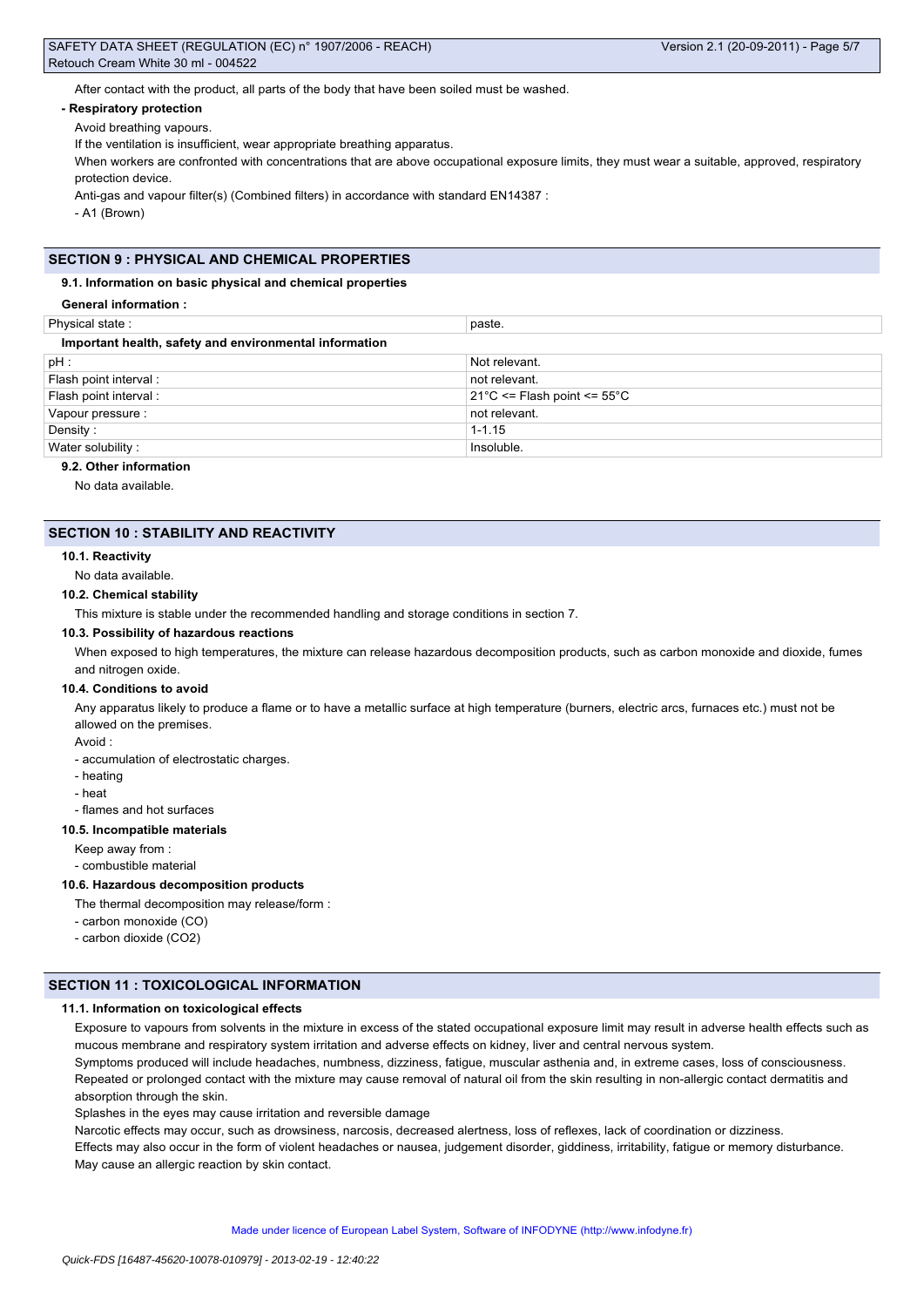### **11.1.1. Substances**

No toxicological data available for the substances.

#### **11.1.2. Mixture**

No toxicological data available for the mixture.

# **SECTION 12 : ECOLOGICAL INFORMATION**

Harmful to aquatic life with long lasting effects.

The product must not be allowed to run into drains or waterways.

# **12.1. Toxicity**

#### **12.1.1. Substances**

No aquatic toxicity data available for the substances.

#### **12.1.2. Mixtures**

No aquatic toxicity data available for the mixture.

#### **12.2. Persistence and degradability**

No data available.

### **12.3. Bioaccumulative potential**

No data available.

# **12.4. Mobility in soil**

No data available.

#### **12.5. Results of PBT and vPvB assessment**

No data available.

### **12.6. Other adverse effects**

No data available.

# **SECTION 13 : DISPOSAL CONSIDERATIONS**

Proper waste management of the mixture and/or its container must be determined in accordance with Directive 2008/98/EC.

CAUTION: Oil cloths can self combust. Do not leave impregnated cloths in bundles. Before discarding lay them flat outside to dry to avoid a fire hazard.

#### **13.1. Waste treatment methods**

Do not pour into drains or waterways.

### **Waste :**

Waste management is carried out without endangering human health, without harming the environment and, in particular without risk to water, air, soil, plants or animals.

Recycle or dispose of waste in compliance with current legislation, preferably via a certified collector or company.

Do not contaminate the ground or water with waste, do not dispose of waste into the environment.

#### **Soiled packaging :**

Empty container completely. Keep label(s) on container.

Give to a certified disposal contractor.

# **SECTION 14 : TRANSPORT INFORMATION**

Transport product in compliance with provisions of the ADR for road, RID for rail, IMDG for sea and ICAO/IATA for air transport (ADR 2011 -IMDG 2010 - ICAO/IATA 2011).

- Classification :



UN3175=SOLIDS or mixtures of solids (such as preparations and wastes) CONTAINING FLAMMABLE LIQUID, N.O.S. having a flash-point up to  $60 °C$ 

(vinyl acetate)

| <b>ADR/RID</b> | Class | Code    | Pack gr. | Label    | Ident.     | LQ      | Provis.        | EQ             | Cat. | Tunnel |
|----------------|-------|---------|----------|----------|------------|---------|----------------|----------------|------|--------|
|                | 4.1   | E1      | Ш        | 4.1      | 40         | kg      | 216 274        | E <sub>2</sub> |      | −      |
| <b>IMDG</b>    | Class | 2°Label | Pack gr. | LQ       | <b>EMS</b> | Provis. | EQ             |                |      |        |
|                | 14.1  |         | Ш        | 1 kg     | $F-A.S-I$  | 216 274 | E <sub>2</sub> |                |      |        |
| <b>IATA</b>    | Class | 2°Label | Pack gr. | Passager | Passager   | Cargo   | Cargo          | note           | EQ   |        |